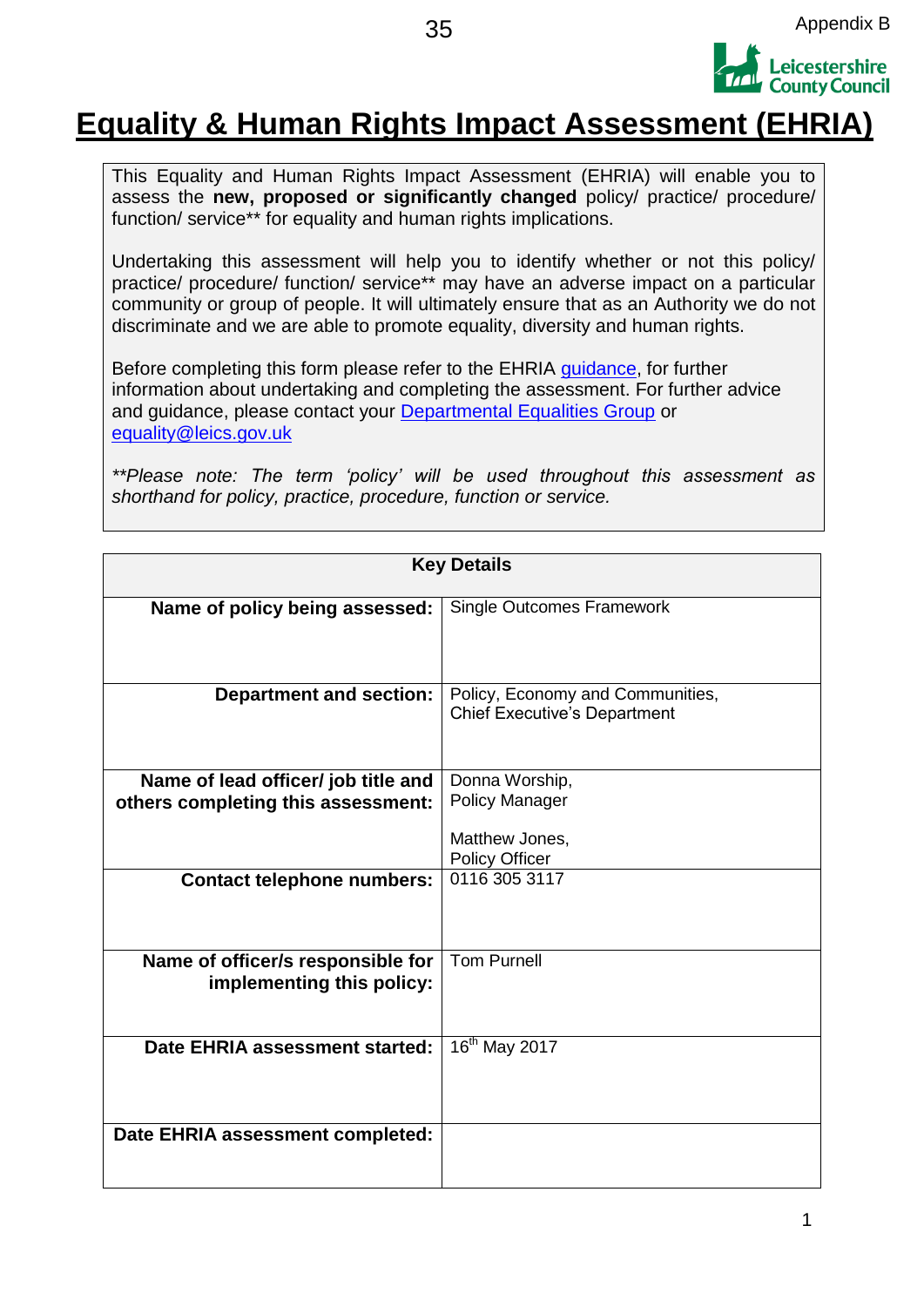# **Section 1: Defining the policy**

#### **Section 1: Defining the policy**

You should begin this assessment by defining and outlining the scope of this policy. You should consider the impact or likely impact of the policy in relation to all areas of equality, diversity and human rights, as outlined in Leicestershire County Council's Equality Strategy.

| $\mathbf 1$  | What is new or changed in this policy? What has changed and why?                                                                                                                                   |
|--------------|----------------------------------------------------------------------------------------------------------------------------------------------------------------------------------------------------|
|              | The Single Outcomes Framework will replace the current Strategic Plan. It will set the<br>strategic direction of the council.                                                                      |
|              | An Outcomes focus will be different from the current strategy because it will focus on<br>what we want for the people of Leicestershire, rather than on services and what the<br>Council delivers. |
| $\mathbf{2}$ | Does this relate to any other policy within your department, the Council or with                                                                                                                   |
|              | other partner organisations? If yes, please reference the relevant policy or EHRIA.<br>If unknown, further investigation may be required.                                                          |
|              | Yes, this will be part of the Council's plan framework and, as such, will impact on all<br>council strategies.                                                                                     |
|              |                                                                                                                                                                                                    |
| 3            | Who are the people/ groups (target groups) affected and what is the intended<br>change or outcome for them?                                                                                        |
|              | The outcomes focus on the conditions we want to create for all of Leicestershire's<br>residents. The outcomes will be aimed at the population rather than at service users.                        |
|              | The SOF should have positive impacts across the 5 outcomes for everyone:                                                                                                                           |
|              | A Strong Economy<br>$\blacksquare$<br><b>Wellbeing and Opportunity</b><br>$\blacksquare$                                                                                                           |
|              | Keeping People Safe<br>$\overline{\phantom{a}}$                                                                                                                                                    |
|              | <b>Great Communities</b><br>Affordable and Quality Homes                                                                                                                                           |
|              | The SOF work will include principles/values and the promotion of equalities will be<br>included as part of this.                                                                                   |
|              | The Outcomes Framework won't replace existing policies (other than the current<br>Strategic Plan), projects or processes that currently exist.                                                     |
|              | Where plans, strategies or activities are reviewed in line with the SOF, they will be the<br>subject of separate EHRIAs.                                                                           |
|              | The engagement with strategic partners will allow officers to take into account the<br>view of a range of different people.                                                                        |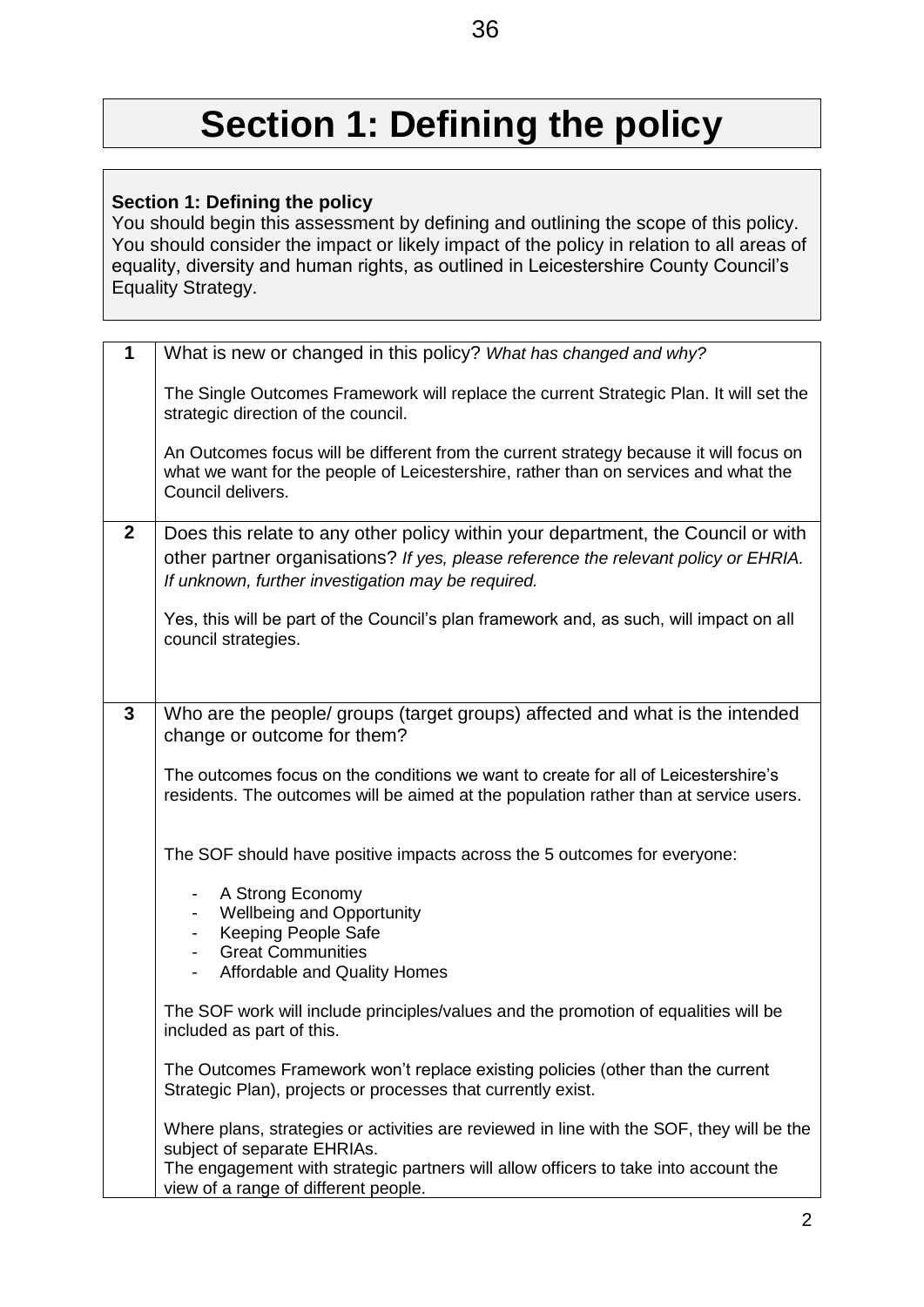| 4 | Will this policy meet the Equality Act 2010 requirements to have due regard to<br>the need to meet any of the following aspects? (Please tick and explain how) |              |           |                                                                                                                                                                                                                                                                     |  |
|---|----------------------------------------------------------------------------------------------------------------------------------------------------------------|--------------|-----------|---------------------------------------------------------------------------------------------------------------------------------------------------------------------------------------------------------------------------------------------------------------------|--|
|   |                                                                                                                                                                | <b>Yes</b>   | <b>No</b> | How?                                                                                                                                                                                                                                                                |  |
|   | Eliminate unlawful<br>discrimination,<br>harassment and<br>victimisation                                                                                       | X            |           | One of the principles which leads the<br>council's approach is equality.<br>In the Keeping People Safe outcome, a<br>number of potential areas of priority were<br>identified including Hate Crime, Toxic<br>Trio and supporting vulnerable sections<br>of society. |  |
|   | Advance equality<br>of opportunity<br>between different<br>groups                                                                                              | X            |           | A common theme so far in our<br>engagement with staff to determine the<br>content of the SOF indicates that tackling<br>inequalities will be a priority.                                                                                                            |  |
|   | Foster good<br>relations between<br>different groups                                                                                                           | $\mathsf{X}$ |           | The draft outcomes include Great<br>Communities. In discussions for<br>developing this outcome, 'celebrating<br>and supporting inclusion and cohesion'<br>was one of the themes identifies as an<br>element of 'great communities'.                                 |  |

# **Section 2: Equality and Human Rights Impact Assessment (EHRIA) Screening**

**Section 2: Equality and Human Rights Impact Assessment Screening** The purpose of this section of the assessment is to help you decide if a full EHRIA is required.

If you have already identified that a full EHRIA is needed for this policy/ practice/ procedure/ function/ service, either via service planning processes or other means, then please go straight to **Section 3** on Page 7 of this document.

|    | <b>Section 2</b><br>A: Research and Consultation                                                    |     |                 |  |  |
|----|-----------------------------------------------------------------------------------------------------|-----|-----------------|--|--|
| 5. | Have the target groups been consulted about the<br>following?                                       | Yes | No <sup>*</sup> |  |  |
|    | a) their current needs and aspirations and what is<br>important to them;                            | x   |                 |  |  |
|    | b) any potential impact of this change on them<br>(positive and negative, intended and unintended); |     |                 |  |  |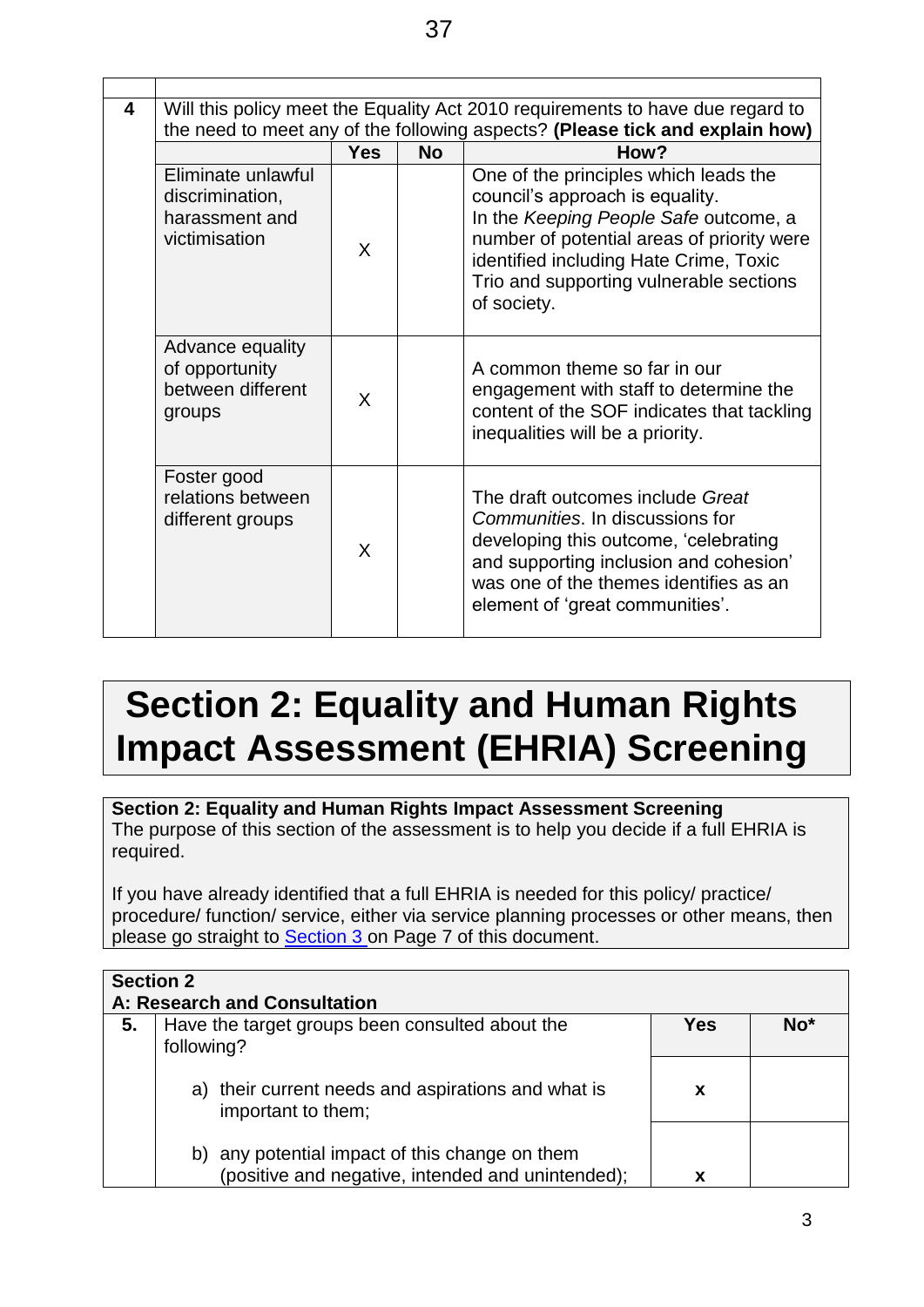|    | c) potential barriers they may face                                                                                                                                                                                                                                                                                                                                                                                                                                                                                                                                                                                                                                                                                                                                                                                                                                                                                                                                                                                                                                                                                                                                                                                                                                                                                                                                                                                                                                                                                                                                                                                                                                                                                                                                                                                                           | X |  |
|----|-----------------------------------------------------------------------------------------------------------------------------------------------------------------------------------------------------------------------------------------------------------------------------------------------------------------------------------------------------------------------------------------------------------------------------------------------------------------------------------------------------------------------------------------------------------------------------------------------------------------------------------------------------------------------------------------------------------------------------------------------------------------------------------------------------------------------------------------------------------------------------------------------------------------------------------------------------------------------------------------------------------------------------------------------------------------------------------------------------------------------------------------------------------------------------------------------------------------------------------------------------------------------------------------------------------------------------------------------------------------------------------------------------------------------------------------------------------------------------------------------------------------------------------------------------------------------------------------------------------------------------------------------------------------------------------------------------------------------------------------------------------------------------------------------------------------------------------------------|---|--|
| 6. | If the target groups have not been consulted directly,<br>have representatives been consulted or research<br>explored (e.g. Equality Mapping)?                                                                                                                                                                                                                                                                                                                                                                                                                                                                                                                                                                                                                                                                                                                                                                                                                                                                                                                                                                                                                                                                                                                                                                                                                                                                                                                                                                                                                                                                                                                                                                                                                                                                                                | X |  |
| 7. | Have other stakeholder groups/ secondary groups (e.g.<br>carers of service users) been explored in terms of<br>potential unintended impacts?                                                                                                                                                                                                                                                                                                                                                                                                                                                                                                                                                                                                                                                                                                                                                                                                                                                                                                                                                                                                                                                                                                                                                                                                                                                                                                                                                                                                                                                                                                                                                                                                                                                                                                  | X |  |
| 8. | *If you answered 'no' to the question above, please use the space below to outline<br>what consultation you are planning to undertake, or why you do not consider it to<br>be necessary.                                                                                                                                                                                                                                                                                                                                                                                                                                                                                                                                                                                                                                                                                                                                                                                                                                                                                                                                                                                                                                                                                                                                                                                                                                                                                                                                                                                                                                                                                                                                                                                                                                                      |   |  |
|    | Although there has not been consultation for the development of the single<br>outcomes framework it has been built on the conclusions and evidence<br>from extensive engagement for other strategies and needs assessments.<br>Some examples include:<br>Joint Strategic Needs Assessemnt<br>Housing and Economic Development Needs Assessment<br><b>Community Survey</b><br><b>Adults and Communities Social Care Strategy</b><br><b>Communities and Wellbeing Strategy</b><br><b>Older People's Accommodation Strategy</b><br><b>Working Age Adults Accommodation Strategy</b><br><b>Flood Risk Management Strategy</b><br>Environment and Transport interim commissioning strategy<br>Phase 1 of the planned engagement exercise will take place in the Summer of<br>2017. This will be focused on partners, stakeholders, suppliers and partnerships,<br>and will seek views of the priority outcomes and whether they align with the<br>priorities of these partners.<br>Members will be consulted through presentation to Cabinet in June 2017 and the<br>views of members will be sought during the engagement period.<br>County Council staff have been engaged during the process so far through a<br>steering group which is made up of Senior Managers from across the authority.<br>The outcomes have also been subject of discussion at Senior Managers'<br>Conference on 16 <sup>th</sup> December 2016. Challenge sessions for each of the<br>Outcomes have been held, with representation from all departments.<br>Phase 2 of the engagement plan would be concerned with delivery methods. This<br>would likely take place in Autumn 2017. Engagement with the same groups would<br>take place, but with an emphasis on the Council's role in delivering the Outcomes<br>and the mechanisms/collaboration required for this. |   |  |
|    |                                                                                                                                                                                                                                                                                                                                                                                                                                                                                                                                                                                                                                                                                                                                                                                                                                                                                                                                                                                                                                                                                                                                                                                                                                                                                                                                                                                                                                                                                                                                                                                                                                                                                                                                                                                                                                               |   |  |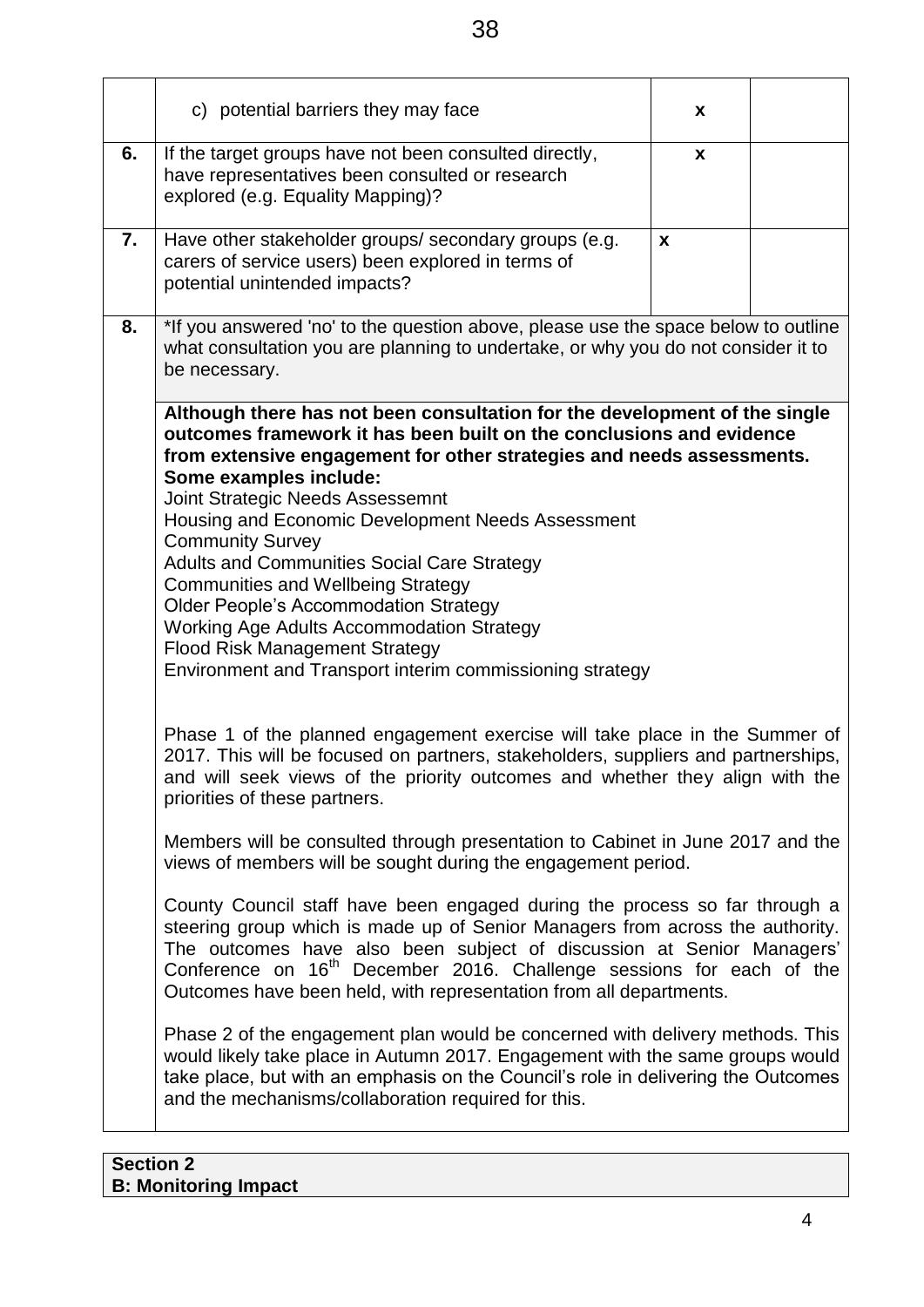| 9.               | Are there systems set up to:                                                                                                                                                                                                                            |            | <b>Yes</b> | <b>No</b>                          |                                                                                                                                                                                                                                |     |
|------------------|---------------------------------------------------------------------------------------------------------------------------------------------------------------------------------------------------------------------------------------------------------|------------|------------|------------------------------------|--------------------------------------------------------------------------------------------------------------------------------------------------------------------------------------------------------------------------------|-----|
|                  | a) monitor impact (positive and negative, intended<br>and unintended) for different groups;                                                                                                                                                             |            |            |                                    | X                                                                                                                                                                                                                              |     |
|                  | b) enable open feedback and suggestions from<br>different communities                                                                                                                                                                                   |            |            |                                    | X                                                                                                                                                                                                                              |     |
|                  | Note: If no to Question 8, you will need to ensure that monitoring systems are                                                                                                                                                                          |            |            |                                    |                                                                                                                                                                                                                                |     |
|                  | established to check for impact on the protected characteristics.                                                                                                                                                                                       |            |            |                                    |                                                                                                                                                                                                                                |     |
| <b>Section 2</b> |                                                                                                                                                                                                                                                         |            |            |                                    |                                                                                                                                                                                                                                |     |
|                  | <b>C: Potential Impact</b>                                                                                                                                                                                                                              |            |            |                                    |                                                                                                                                                                                                                                |     |
| 10.              | Use the table below to specify if any individuals or community groups who identify<br>with any of the 'protected characteristics' may potentially be affected by this policy<br>and describe any positive and negative impacts, including any barriers. |            |            |                                    |                                                                                                                                                                                                                                |     |
|                  |                                                                                                                                                                                                                                                         | <b>Yes</b> | <b>No</b>  |                                    | <b>Comments</b>                                                                                                                                                                                                                |     |
|                  |                                                                                                                                                                                                                                                         |            |            |                                    |                                                                                                                                                                                                                                |     |
|                  | Age                                                                                                                                                                                                                                                     | X          |            | such                               | A number of potential areas of<br>focus include issues specific to<br>disadvantages relating to age<br>education<br>as<br>qualifications, planning to stay<br>healthy into old age, the safety<br>of young people and housing. | and |
|                  | <b>Disability</b>                                                                                                                                                                                                                                       | X          |            | discussions<br>social care themes. | A number of issues relating to<br>disability have been raised in<br>such<br>employment levels and broader                                                                                                                      | as  |
|                  | <b>Gender Reassignment</b>                                                                                                                                                                                                                              | χ          |            |                                    | There is no specific reference to<br>this characteristic but different<br>groups of people getting on well<br>together has been highlighted<br>as an area of priority.                                                         |     |
|                  | <b>Marriage and Civil</b><br><b>Partnership</b>                                                                                                                                                                                                         | X          |            |                                    | There is no specific reference to<br>this characteristic but different<br>groups of people getting on well<br>together has been highlighted<br>as an area of priority.                                                         |     |
|                  | <b>Pregnancy and Maternity</b>                                                                                                                                                                                                                          | X          |            | maternity care                     | Giving children the best start in<br>life relates to pregnancy and                                                                                                                                                             |     |
|                  | Race                                                                                                                                                                                                                                                    | X          |            |                                    | There is no specific reference to<br>this characteristic but different<br>groups of people getting on well<br>together has been highlighted<br>as an area of priority.                                                         |     |
|                  | <b>Religion or Belief</b>                                                                                                                                                                                                                               | X          |            |                                    | There is no specific reference to                                                                                                                                                                                              |     |
|                  |                                                                                                                                                                                                                                                         |            |            |                                    | this characteristic but different                                                                                                                                                                                              |     |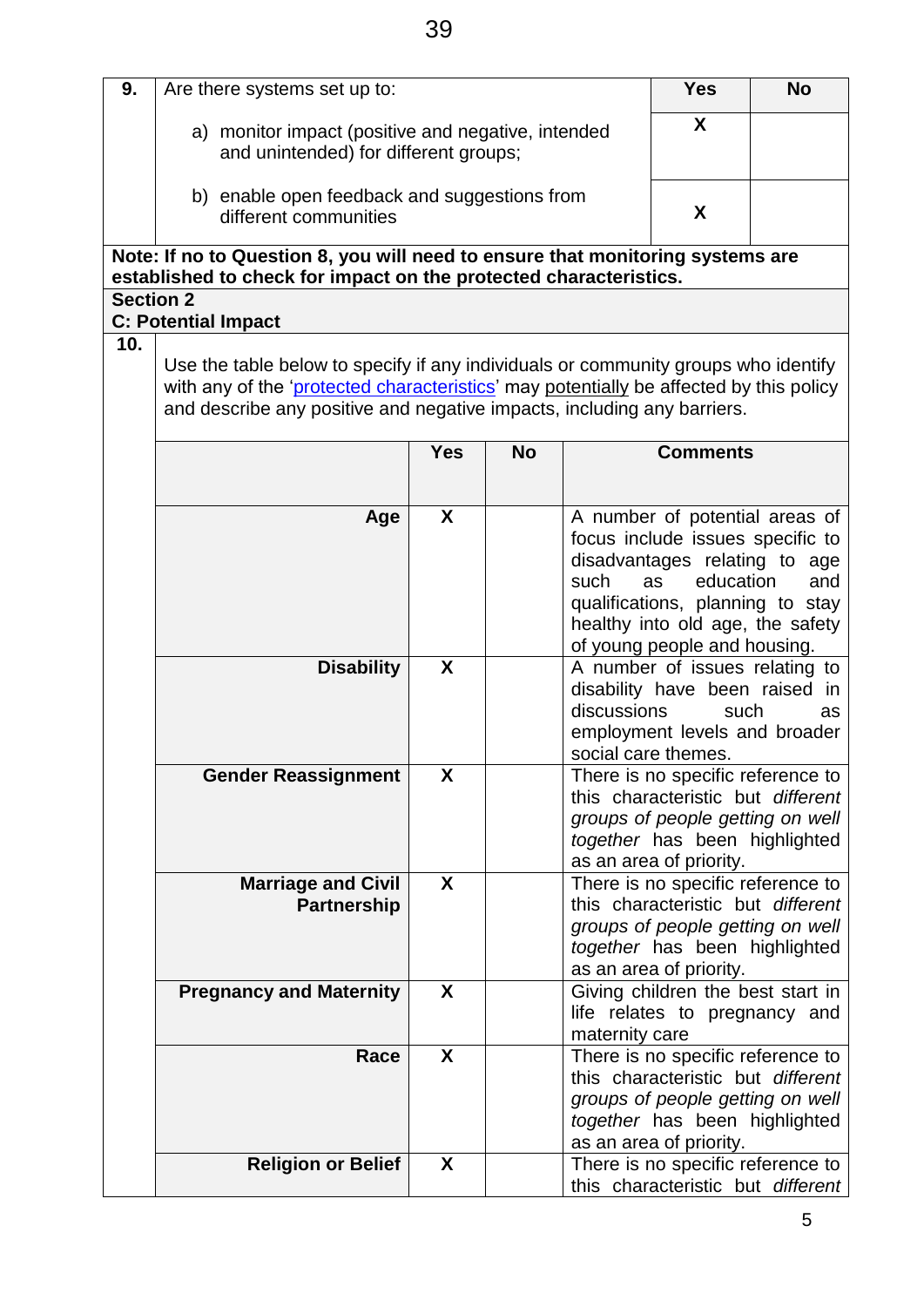|     |                                                                                                                                                                                                                                                        |            |                           | groups of people getting on well<br>together has been highlighted<br>as an area of priority.                                                                                                                                                              |
|-----|--------------------------------------------------------------------------------------------------------------------------------------------------------------------------------------------------------------------------------------------------------|------------|---------------------------|-----------------------------------------------------------------------------------------------------------------------------------------------------------------------------------------------------------------------------------------------------------|
|     |                                                                                                                                                                                                                                                        |            |                           |                                                                                                                                                                                                                                                           |
|     | <b>Sex</b>                                                                                                                                                                                                                                             | X          |                           | There is no specific reference to<br>this characteristic but different<br>groups of people getting on well<br>together has been highlighted<br>as an area of priority.                                                                                    |
|     | <b>Sexual Orientation</b>                                                                                                                                                                                                                              | X          |                           | There is no specific reference to<br>this characteristic but different<br>groups of people getting on well<br>together has been highlighted<br>as an area of priority.                                                                                    |
|     | <b>Other groups</b><br>e.g. rural isolation,<br>deprivation, health<br>inequality, carers, asylum<br>seeker and refugee                                                                                                                                | X          |                           | Discussions have highlighted a<br>number<br>issues<br>of<br>including<br>within<br>inequalities<br>Leicestershire.                                                                                                                                        |
|     | communities, looked after<br>children, deprived or<br>disadvantaged<br>communities                                                                                                                                                                     |            |                           | Existing Council<br>duties<br>and<br>strategies regarding equalities<br>will<br>be<br>unaffected<br>the<br>by<br><b>Outcomes Framework.</b>                                                                                                               |
|     | <b>Community Cohesion</b>                                                                                                                                                                                                                              | X          |                           | Great Communities is one of the<br>draft<br>the<br>outcomes<br>and<br>Communities<br>Strategy<br>will<br>remain an important part of<br>council policy.                                                                                                   |
| 11. | there be an impact on human rights for any of the protected characteristics?<br>(Please tick)<br>individuals are likely to be affected below: [NB. Include positive and negative<br>impacts as well as barriers in benefiting from the above proposal] |            |                           | Are the human rights of individuals potentially affected by this proposal? Could<br>Explain why you consider that any particular article in the Human Rights Act may<br>apply to your policy/ practice/ function or procedure and how the human rights of |
|     |                                                                                                                                                                                                                                                        | <b>Yes</b> | <b>No</b>                 | <b>Comments</b>                                                                                                                                                                                                                                           |
|     | Part 1: The Convention- Rights and Freedoms                                                                                                                                                                                                            |            |                           |                                                                                                                                                                                                                                                           |
|     | Article 2: Right to life                                                                                                                                                                                                                               |            | X                         |                                                                                                                                                                                                                                                           |
|     | Article 3: Right not to be<br>tortured or treated in an<br>inhuman or degrading way                                                                                                                                                                    |            | $\boldsymbol{\mathsf{X}}$ |                                                                                                                                                                                                                                                           |
|     | Article 4: Right not to be<br>subjected to slavery/ forced<br>labour                                                                                                                                                                                   |            | $\boldsymbol{X}$          |                                                                                                                                                                                                                                                           |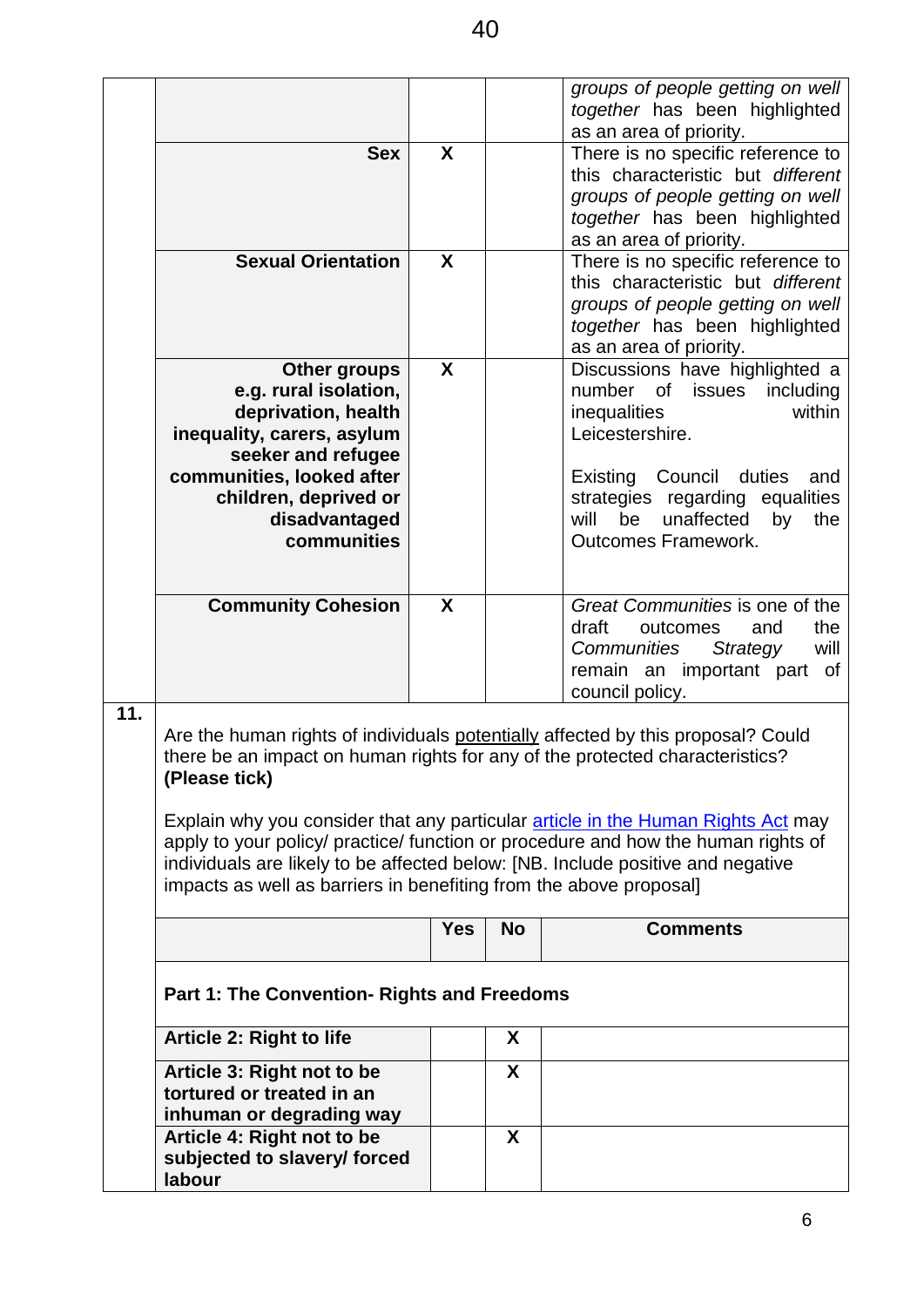|                                                                                  | Article 5: Right to liberty and<br>security                                                |  | X |                |                                      |                |
|----------------------------------------------------------------------------------|--------------------------------------------------------------------------------------------|--|---|----------------|--------------------------------------|----------------|
|                                                                                  | Article 6: Right to a fair trial                                                           |  | X |                |                                      |                |
|                                                                                  | <b>Article 7: No punishment</b><br>without law                                             |  | X |                |                                      |                |
|                                                                                  | Article 8: Right to respect for<br>private and family life                                 |  | X |                |                                      |                |
|                                                                                  | Article 9: Right to freedom of<br>thought, conscience and<br>religion                      |  | X |                |                                      |                |
|                                                                                  | Article 10: Right to freedom<br>of expression                                              |  | X |                |                                      |                |
|                                                                                  | Article 11: Right to freedom                                                               |  | X |                |                                      |                |
|                                                                                  | of assembly and association                                                                |  |   |                |                                      |                |
|                                                                                  | <b>Article 12: Right to marry</b>                                                          |  | X |                |                                      |                |
|                                                                                  | Article 14: Right not to be<br>discriminated against                                       |  | X |                |                                      |                |
|                                                                                  | <b>Part 2: The First Protocol</b>                                                          |  |   |                |                                      |                |
|                                                                                  | <b>Article 1: Protection of</b>                                                            |  | X |                |                                      |                |
|                                                                                  | property/ peaceful                                                                         |  |   |                |                                      |                |
|                                                                                  | enjoyment                                                                                  |  |   |                |                                      |                |
|                                                                                  | <b>Article 2: Right to education</b>                                                       |  | X |                |                                      |                |
|                                                                                  | Article 3: Right to free<br>elections                                                      |  | X |                |                                      |                |
| <b>Section 2</b>                                                                 |                                                                                            |  |   |                |                                      |                |
| <b>D: Decision</b>                                                               |                                                                                            |  |   |                |                                      |                |
| 12.                                                                              | Is there evidence or any other reason to<br>suggest that:                                  |  |   | <b>Yes</b>     | <b>No</b>                            | <b>Unknown</b> |
|                                                                                  |                                                                                            |  |   |                | X                                    |                |
|                                                                                  | a) this policy could have a different<br>affect or adverse impact on any                   |  |   |                |                                      |                |
|                                                                                  | section of the community;                                                                  |  |   |                |                                      |                |
|                                                                                  |                                                                                            |  |   |                | X                                    |                |
|                                                                                  | b) any section of the community may                                                        |  |   |                |                                      |                |
|                                                                                  | face barriers in benefiting from the                                                       |  |   |                |                                      |                |
| 13.                                                                              | proposal<br>Based on the answers to the questions above, what is the likely impact of this |  |   |                |                                      |                |
|                                                                                  | policy                                                                                     |  |   |                |                                      |                |
|                                                                                  | Positive Impact $x$<br>No Impact                                                           |  |   | Neutral Impact | Negative Impact or<br>Impact Unknown |                |
| Note: If the decision is 'Negative Impact' or 'Impact Not Known' an EHRIA Report |                                                                                            |  |   |                |                                      |                |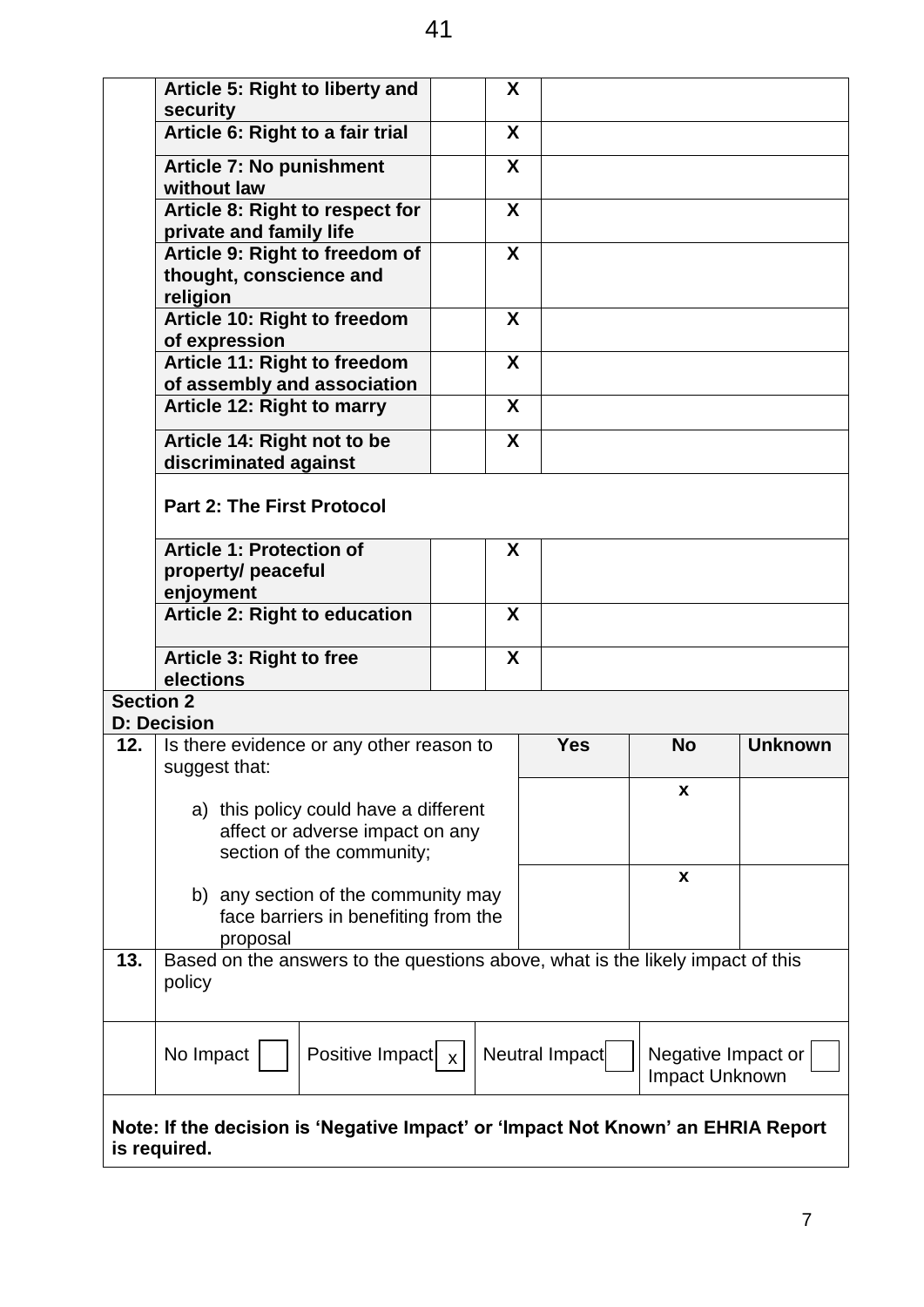| <b>14.</b>   Is an EHRIA report required? | Yes | No |
|-------------------------------------------|-----|----|

#### **Section 2: Completion of EHRIA Screening**

Upon completion of the screening section of this assessment, you should have identified whether an EHRIA Report is requried for further investigation of the impacts of this policy.

**Option 1:** If you identified that an EHRIA Report is required, continue to Section 3 on Page 7 of this document to complete.

**Option 2:** If there are no equality, diversity or human rights impacts identified and an EHRIA report is not required, continue to Section 4 on Page 14 of this document to complete.

## **Section 3: Equality and Human Rights Impact Assessment (EHRIA) Report**

#### **Section 3: Equality and Human Rights Impact Assessment Report**

This part of the assessment will help you to think thoroughly about the impact of this policy and to critically examine whether it is likely to have a positive or negative impact on different groups within our diverse community. It is also to identify any barriers that may detrimentally affect under-represented communities or groups, who may be disadvantaged by the way in which we carry out our business.

Using the information gathered either within the EHRIA Screening or independently of this process, this EHRIA Report should be used to consider the impact or likely impact of the policy in relation to all areas of equality, diversity and human rights as outlined in Leicestershire County Council's Equality Strategy.

#### **Section 3**

#### **A: Research and Consultation**

When considering the target groups it is important to think about whether new data needs to be collected or whether there is any existing research that can be utilised.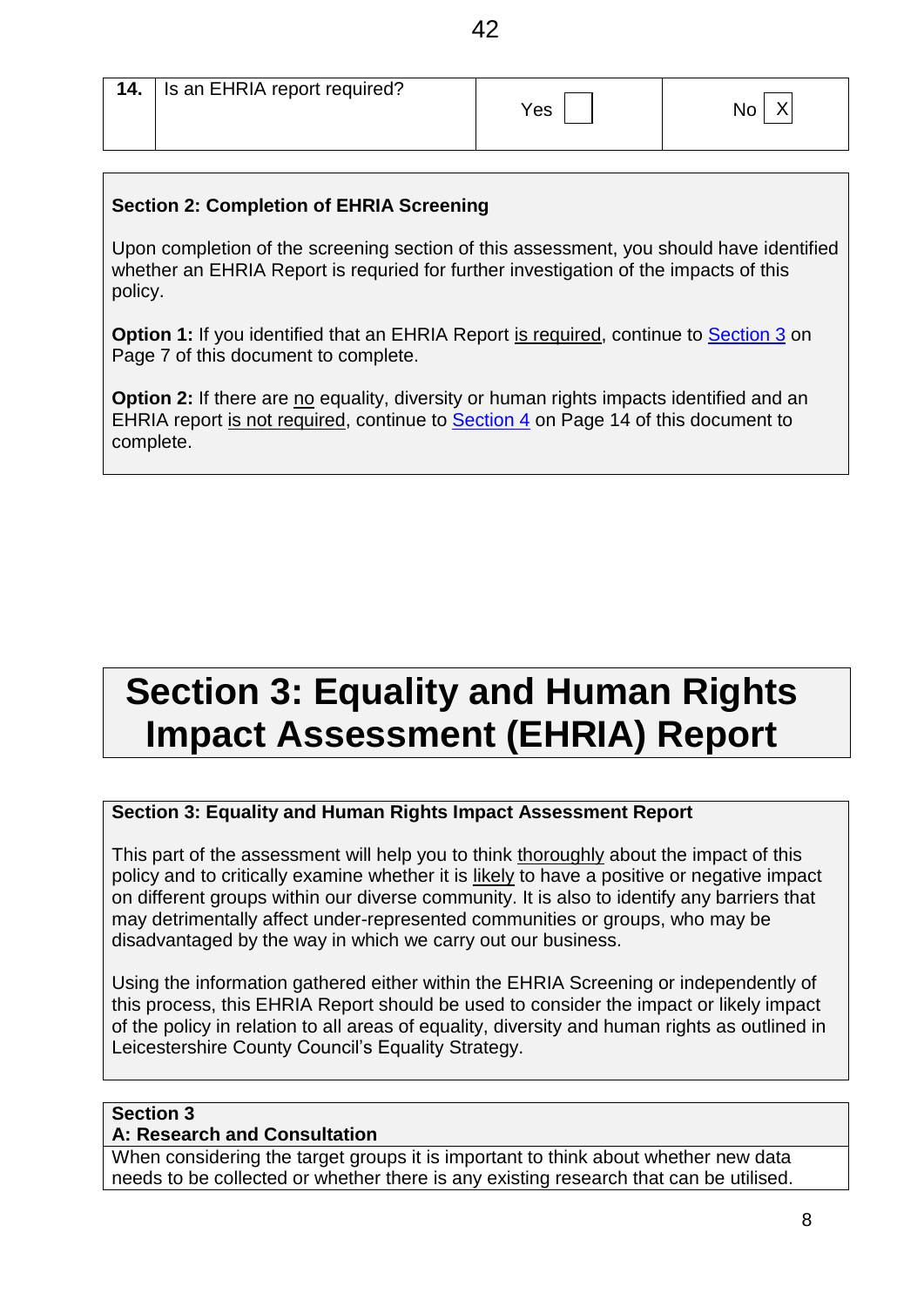| 15. | Based on the gaps identified either in the EHRIA Screening or independently of<br>this process, how have you now explored the following and what does this<br>information/data tell you about each of the diverse groups?                             |
|-----|-------------------------------------------------------------------------------------------------------------------------------------------------------------------------------------------------------------------------------------------------------|
|     | a) current needs and aspirations and what is important to individuals and<br>community groups (including human rights);                                                                                                                               |
|     | b) likely impacts (positive and negative, intended and unintended) to<br>individuals and community groups (including human rights);                                                                                                                   |
|     | c) likely barriers that individuals and community groups may face (including<br>human rights)                                                                                                                                                         |
|     |                                                                                                                                                                                                                                                       |
|     |                                                                                                                                                                                                                                                       |
|     |                                                                                                                                                                                                                                                       |
|     |                                                                                                                                                                                                                                                       |
|     |                                                                                                                                                                                                                                                       |
| 16. | Is any further research, data collection or evidence required to fill any gaps in your<br>understanding of the potential or known affects of the policy on target groups?                                                                             |
|     |                                                                                                                                                                                                                                                       |
|     |                                                                                                                                                                                                                                                       |
|     |                                                                                                                                                                                                                                                       |
|     |                                                                                                                                                                                                                                                       |
|     | When considering who is affected by this proposed policy, it is important to think about<br>consulting with and involving a range of service users, staff or other stakeholders who<br>may be affected as part of the proposal.                       |
| 17. | Based on the gaps identified either in the EHRIA Screening or independently of<br>this process, how have you further consulted with those affected on the likely<br>impact and what does this consultation tell you about each of the diverse groups? |
|     |                                                                                                                                                                                                                                                       |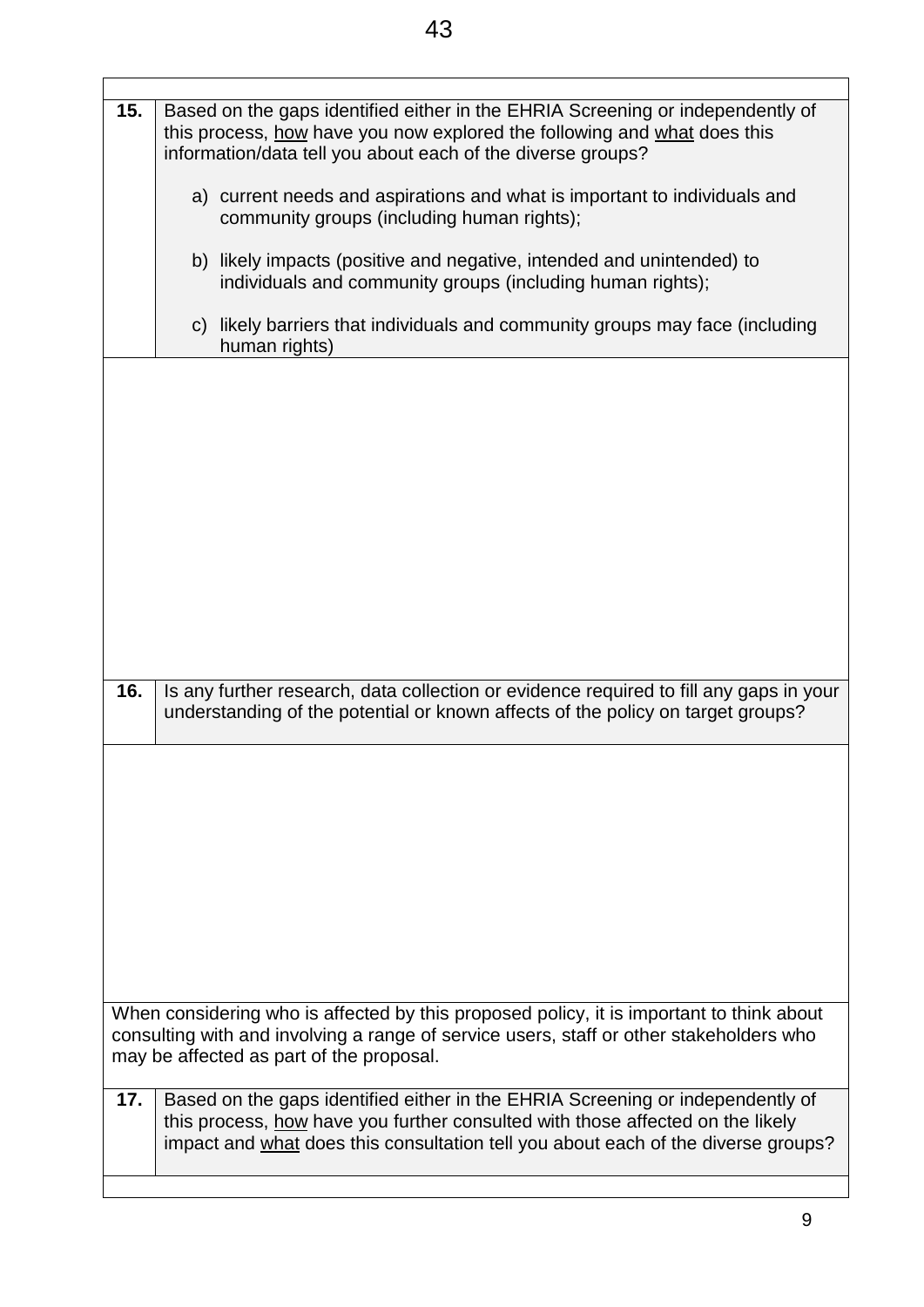| Is any further consultation required to fill any gaps in your understanding of the<br>potential or known effects of the policy on target groups? |
|--------------------------------------------------------------------------------------------------------------------------------------------------|
|                                                                                                                                                  |
|                                                                                                                                                  |
|                                                                                                                                                  |
|                                                                                                                                                  |

|     | <b>Section 3</b>                                                                                                                                                                                                                                                                                                                                     |  |  |  |  |
|-----|------------------------------------------------------------------------------------------------------------------------------------------------------------------------------------------------------------------------------------------------------------------------------------------------------------------------------------------------------|--|--|--|--|
| 19. | <b>B: Recognised Impact</b><br>Based on any evidence and findings, use the table below to specify if any<br>individuals or community groups who identify with any 'protected characteristics'<br>are likely be affected by this policy. Describe any positive and negative impacts,<br>including what barriers these individuals or groups may face. |  |  |  |  |
|     | <b>Comments</b>                                                                                                                                                                                                                                                                                                                                      |  |  |  |  |
|     | Age                                                                                                                                                                                                                                                                                                                                                  |  |  |  |  |
|     | <b>Disability</b>                                                                                                                                                                                                                                                                                                                                    |  |  |  |  |
|     | <b>Gender Reassignment</b>                                                                                                                                                                                                                                                                                                                           |  |  |  |  |
|     | <b>Marriage and Civil Partnership</b>                                                                                                                                                                                                                                                                                                                |  |  |  |  |
|     | <b>Pregnancy and Maternity</b>                                                                                                                                                                                                                                                                                                                       |  |  |  |  |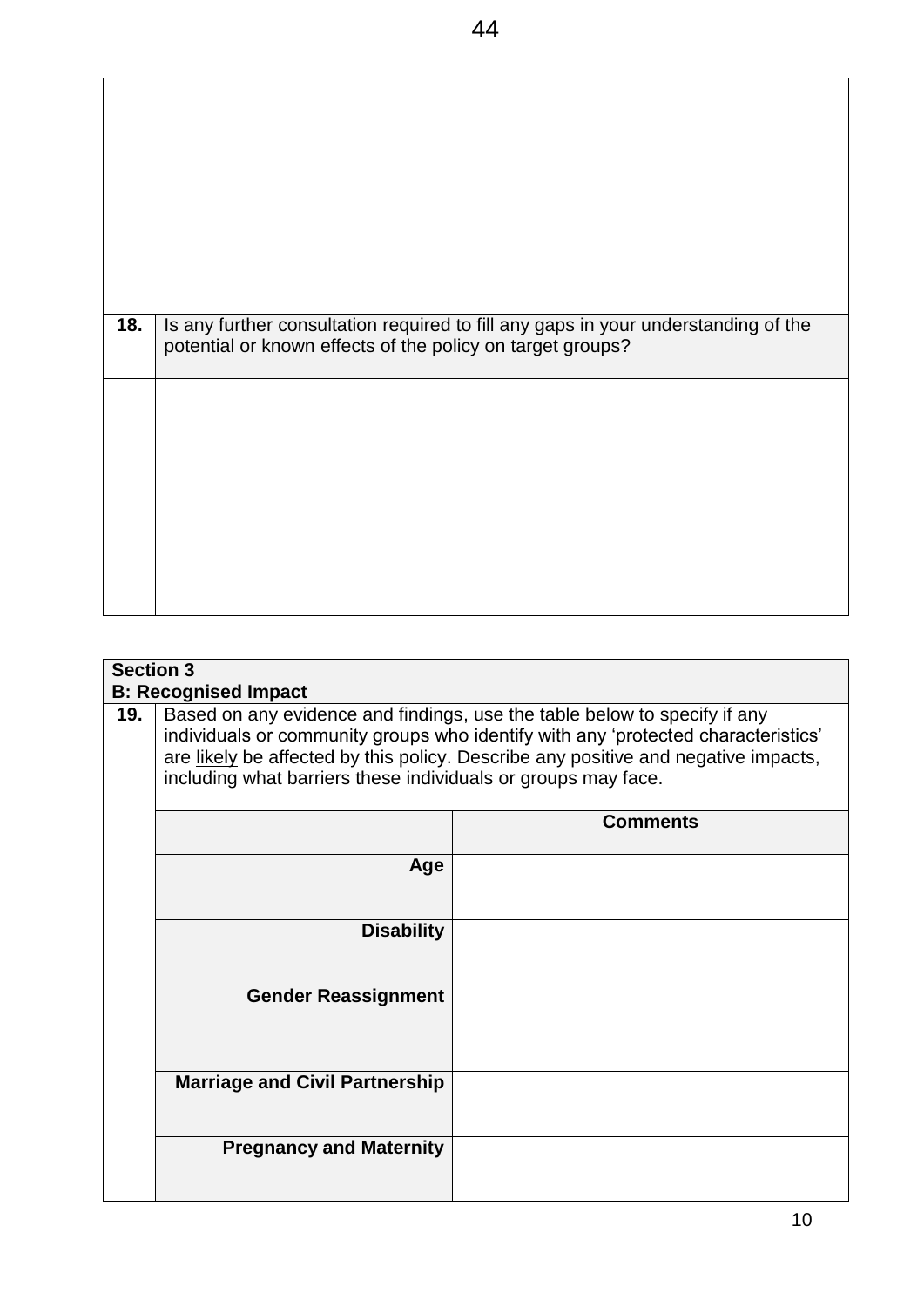| Race                                                                                                                                                                                                    |  |
|---------------------------------------------------------------------------------------------------------------------------------------------------------------------------------------------------------|--|
| <b>Religion or Belief</b>                                                                                                                                                                               |  |
| <b>Sex</b>                                                                                                                                                                                              |  |
| <b>Sexual Orientation</b>                                                                                                                                                                               |  |
| <b>Other groups</b><br>e.g. rural isolation, deprivation,<br>health inequality, carers,<br>asylum seeker and refugee<br>communities, looked after<br>children, deprived or<br>disadvantaged communities |  |
| <b>Community Cohesion</b>                                                                                                                                                                               |  |

| 20. | Based on any evidence and findings, use the table below to specify if any<br>particular Articles in the Human Rights Act are likely apply to your policy. Are the<br>human rights of any individuals or community groups affected by this proposal? Is<br>there an impact on human rights for any of the protected characteristics? |                 |  |
|-----|-------------------------------------------------------------------------------------------------------------------------------------------------------------------------------------------------------------------------------------------------------------------------------------------------------------------------------------|-----------------|--|
|     |                                                                                                                                                                                                                                                                                                                                     | <b>Comments</b> |  |
|     |                                                                                                                                                                                                                                                                                                                                     |                 |  |
|     |                                                                                                                                                                                                                                                                                                                                     |                 |  |
|     |                                                                                                                                                                                                                                                                                                                                     |                 |  |
|     |                                                                                                                                                                                                                                                                                                                                     |                 |  |
|     |                                                                                                                                                                                                                                                                                                                                     |                 |  |
|     | <b>Part 1: The Convention- Rights and Freedoms</b>                                                                                                                                                                                                                                                                                  |                 |  |
|     |                                                                                                                                                                                                                                                                                                                                     |                 |  |
|     |                                                                                                                                                                                                                                                                                                                                     |                 |  |
|     | <b>Article 2: Right to life</b>                                                                                                                                                                                                                                                                                                     |                 |  |
|     |                                                                                                                                                                                                                                                                                                                                     |                 |  |
|     | Article 3: Right not to be                                                                                                                                                                                                                                                                                                          |                 |  |
|     | tortured or treated in an                                                                                                                                                                                                                                                                                                           |                 |  |
|     |                                                                                                                                                                                                                                                                                                                                     |                 |  |
|     | inhuman or degrading way                                                                                                                                                                                                                                                                                                            |                 |  |
|     | Article 4: Right not to be                                                                                                                                                                                                                                                                                                          |                 |  |
|     | subjected to slavery/ forced                                                                                                                                                                                                                                                                                                        |                 |  |
|     |                                                                                                                                                                                                                                                                                                                                     |                 |  |
|     | labour                                                                                                                                                                                                                                                                                                                              |                 |  |
|     | Article 5: Right to liberty and                                                                                                                                                                                                                                                                                                     |                 |  |
|     |                                                                                                                                                                                                                                                                                                                                     |                 |  |
|     | security                                                                                                                                                                                                                                                                                                                            |                 |  |
|     | Article 6: Right to a fair trial                                                                                                                                                                                                                                                                                                    |                 |  |
|     |                                                                                                                                                                                                                                                                                                                                     |                 |  |
|     |                                                                                                                                                                                                                                                                                                                                     |                 |  |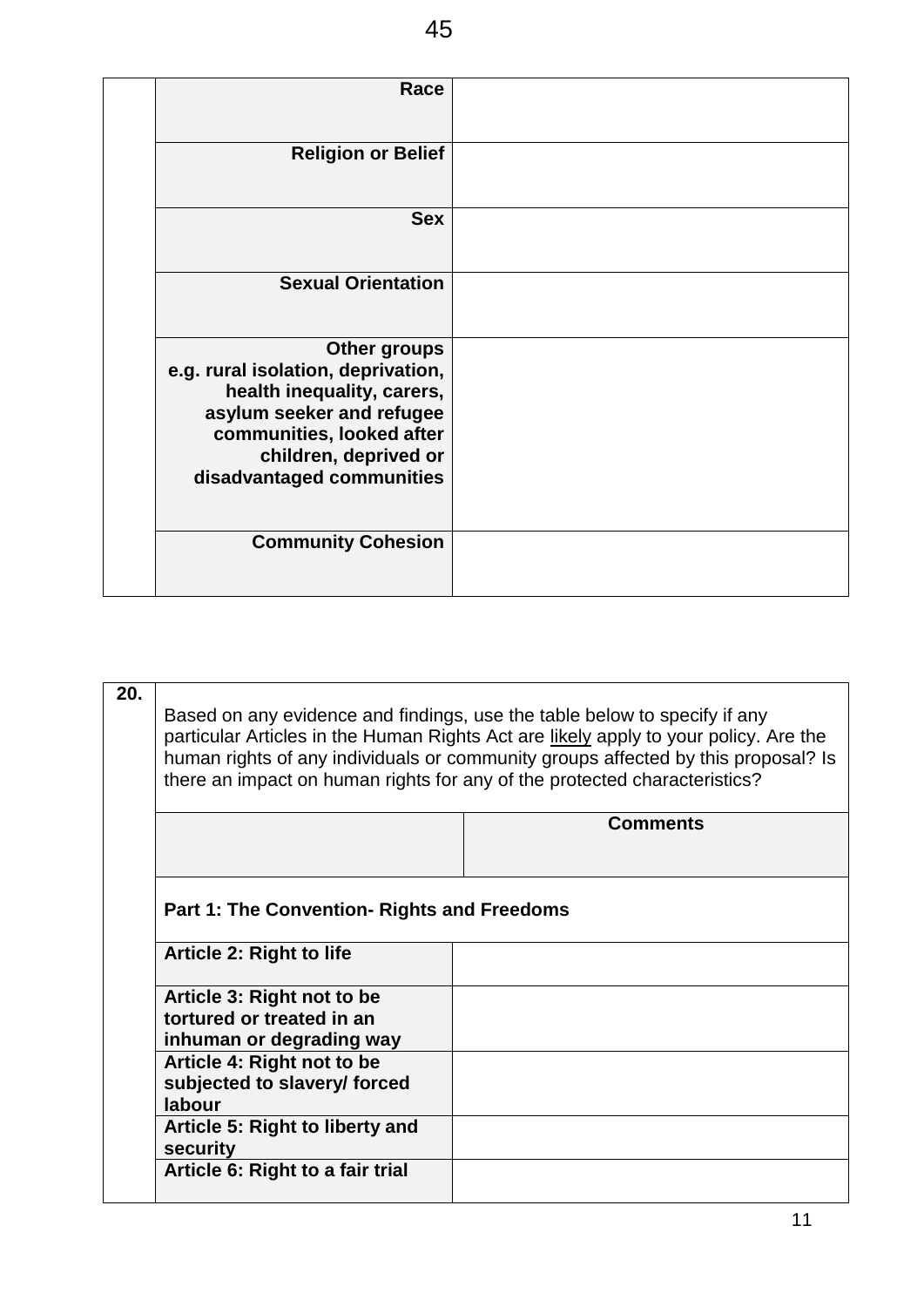|                  | <b>Article 7: No punishment</b>               |                                                                                                                                                                        |
|------------------|-----------------------------------------------|------------------------------------------------------------------------------------------------------------------------------------------------------------------------|
|                  | without law                                   |                                                                                                                                                                        |
|                  | Article 8: Right to respect for               |                                                                                                                                                                        |
|                  | private and family life                       |                                                                                                                                                                        |
|                  | Article 9: Right to freedom of                |                                                                                                                                                                        |
|                  | thought, conscience and                       |                                                                                                                                                                        |
|                  | religion                                      |                                                                                                                                                                        |
|                  | Article 10: Right to freedom of<br>expression |                                                                                                                                                                        |
|                  | Article 11: Right to freedom of               |                                                                                                                                                                        |
|                  | assembly and association                      |                                                                                                                                                                        |
|                  | Article 12: Right to marry                    |                                                                                                                                                                        |
|                  |                                               |                                                                                                                                                                        |
|                  | Article 14: Right not to be                   |                                                                                                                                                                        |
|                  | discriminated against                         |                                                                                                                                                                        |
|                  | <b>Part 2: The First Protocol</b>             |                                                                                                                                                                        |
|                  | Article 1: Protection of property/            |                                                                                                                                                                        |
|                  | peaceful enjoyment                            |                                                                                                                                                                        |
|                  |                                               |                                                                                                                                                                        |
|                  | <b>Article 2: Right to education</b>          |                                                                                                                                                                        |
|                  |                                               |                                                                                                                                                                        |
|                  |                                               |                                                                                                                                                                        |
|                  | <b>Article 3: Right to free elections</b>     |                                                                                                                                                                        |
|                  |                                               |                                                                                                                                                                        |
| <b>Section 3</b> |                                               |                                                                                                                                                                        |
|                  | C: Mitigating and Assessing the Impact        |                                                                                                                                                                        |
|                  |                                               | Taking into account the research, data, consultation and information you have reviewed                                                                                 |
|                  |                                               | and/or carried out as part of this EHRIA, it is now essential to assess the impact of the                                                                              |
| policy.          |                                               |                                                                                                                                                                        |
|                  |                                               |                                                                                                                                                                        |
| 21.              | reasons.                                      | If you consider there to be actual or potential adverse impact or discrimination,<br>please outline this below. State whether it is justifiable or legitimate and give |
|                  |                                               |                                                                                                                                                                        |
|                  |                                               |                                                                                                                                                                        |
|                  |                                               |                                                                                                                                                                        |
|                  |                                               |                                                                                                                                                                        |
|                  |                                               |                                                                                                                                                                        |
|                  |                                               |                                                                                                                                                                        |
|                  |                                               |                                                                                                                                                                        |
|                  |                                               |                                                                                                                                                                        |
|                  |                                               |                                                                                                                                                                        |
|                  |                                               |                                                                                                                                                                        |
|                  |                                               |                                                                                                                                                                        |
| N.B.             |                                               |                                                                                                                                                                        |
|                  |                                               | i) If you have identified adverse impact or discrimination that is illegal, you are required                                                                           |
|                  | to take action to remedy this immediately.    |                                                                                                                                                                        |

ii) If you have identified adverse impact or discrimination that is justifiable or legitimate,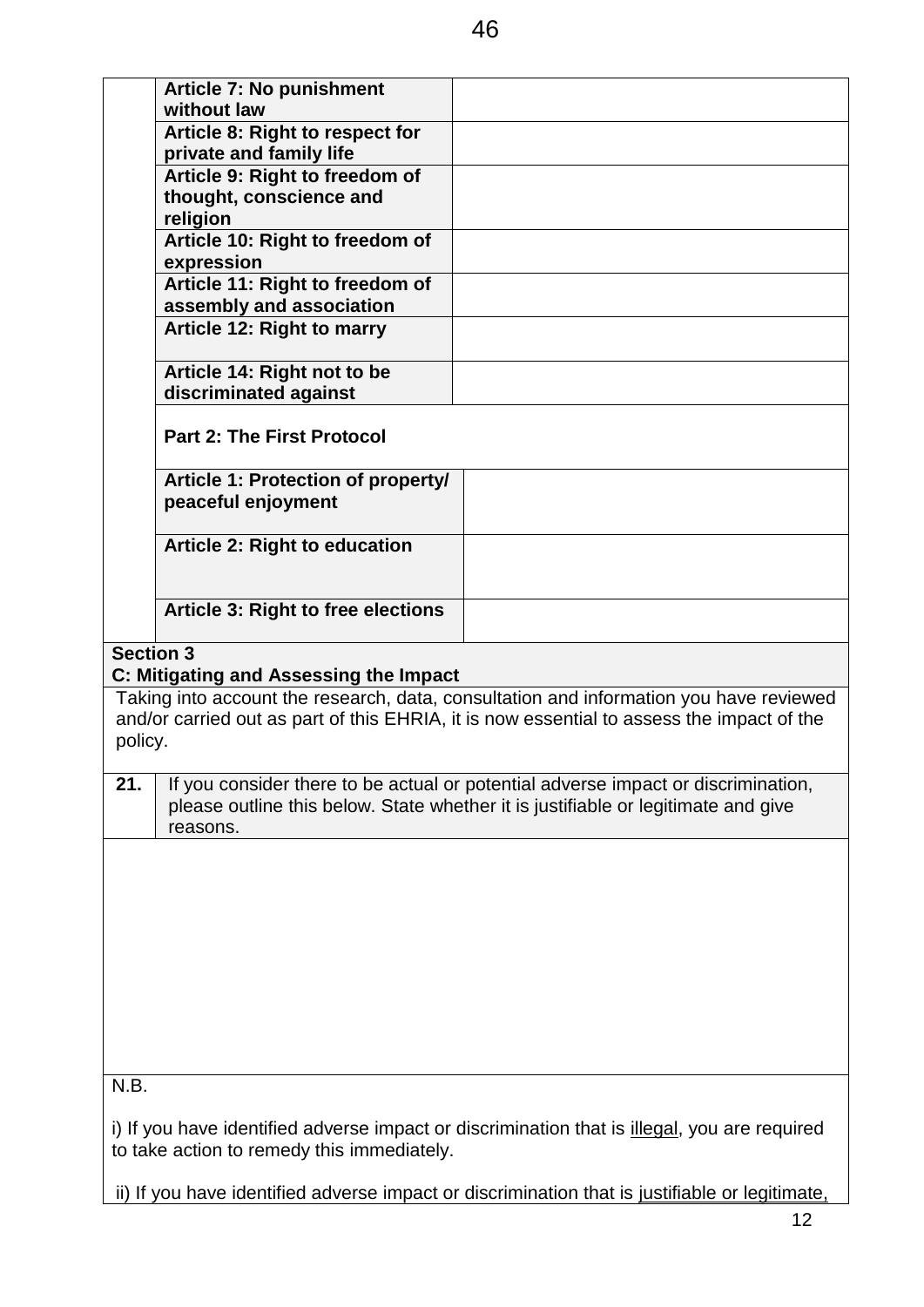|                  | groups of people.                                                                                                                                                                               | you will need to consider what actions can be taken to mitigate its effect on those                                                                                                                             |
|------------------|-------------------------------------------------------------------------------------------------------------------------------------------------------------------------------------------------|-----------------------------------------------------------------------------------------------------------------------------------------------------------------------------------------------------------------|
| 22.              | Where there are potential barriers, negative impacts identified and/or barriers or<br>impacts are unknown, please outline how you propose to minimise all negative<br>impact or discrimination. |                                                                                                                                                                                                                 |
|                  |                                                                                                                                                                                                 | a) include any relevant research and consultations findings which highlight<br>the best way in which to minimise negative impact or discrimination                                                              |
|                  |                                                                                                                                                                                                 | b) consider what barriers you can remove, whether reasonable adjustments<br>may be necessary, and how any unmet needs that you have identified can<br>be addressed                                              |
|                  |                                                                                                                                                                                                 | c) if you are not addressing any negative impacts (including human rights) or<br>potential barriers identified for a particular group, please explain why                                                       |
|                  |                                                                                                                                                                                                 |                                                                                                                                                                                                                 |
|                  |                                                                                                                                                                                                 |                                                                                                                                                                                                                 |
|                  |                                                                                                                                                                                                 |                                                                                                                                                                                                                 |
|                  |                                                                                                                                                                                                 |                                                                                                                                                                                                                 |
| <b>Section 3</b> |                                                                                                                                                                                                 | D: Making a decision                                                                                                                                                                                            |
| 23.              |                                                                                                                                                                                                 | Summarise your findings and give an overview as to whether the policy will meet<br>Leicestershire County Council's responsibilities in relation to equality, diversity,<br>community cohesion and human rights. |
|                  |                                                                                                                                                                                                 |                                                                                                                                                                                                                 |
|                  |                                                                                                                                                                                                 |                                                                                                                                                                                                                 |
|                  |                                                                                                                                                                                                 |                                                                                                                                                                                                                 |
|                  |                                                                                                                                                                                                 |                                                                                                                                                                                                                 |
|                  |                                                                                                                                                                                                 |                                                                                                                                                                                                                 |

| <b>Section 3</b> | E: Monitoring, evaluation & review of your policy                                                                                                                                               |
|------------------|-------------------------------------------------------------------------------------------------------------------------------------------------------------------------------------------------|
| 24.              | Are there processes in place to review the findings of this EHRIA and make<br>appropriate changes? In particular, how will you monitor potential barriers and any<br>positive/ negative impact? |
|                  |                                                                                                                                                                                                 |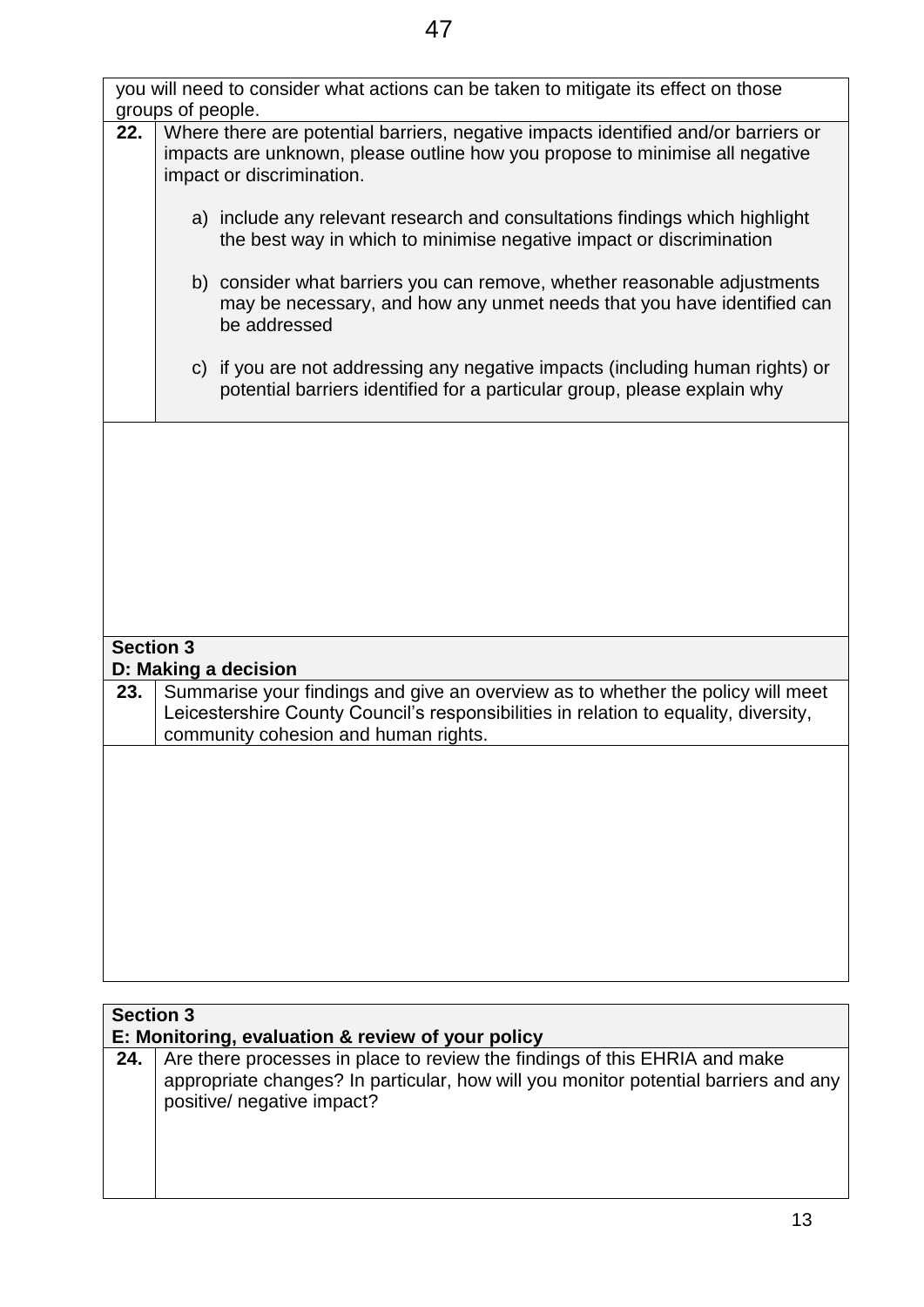| 25. | How will the recommendations of this assessment be built into wider planning and<br>review processes?<br>e.g. policy reviews, annual plans and use of performance management systems |
|-----|--------------------------------------------------------------------------------------------------------------------------------------------------------------------------------------|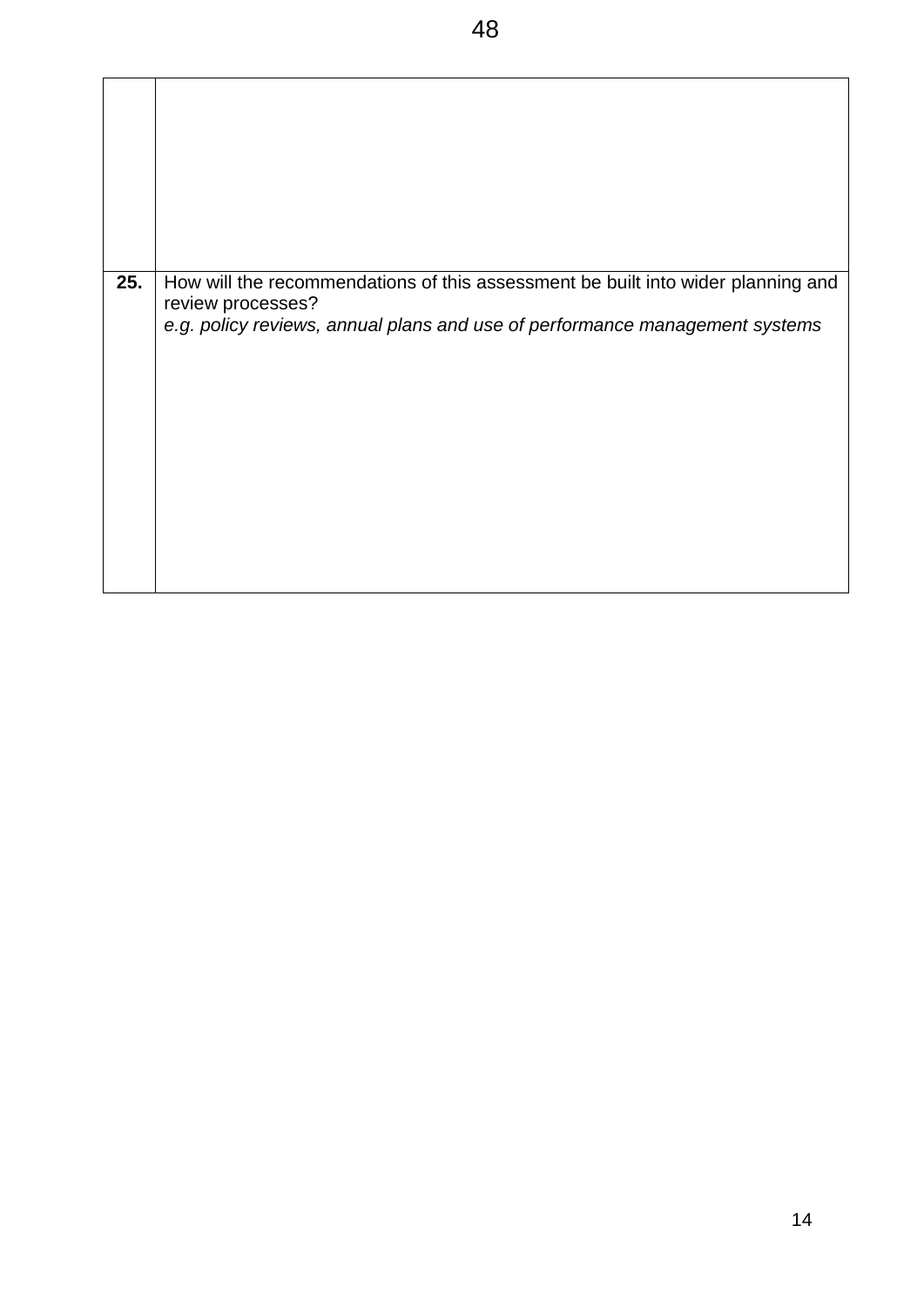#### **Section 3: F: Equality and human rights improvement plan**

Please list all the equality objectives, actions and targets that result from the Equality and Human Rights Impact Assessment (EHRIA) (continue on separate sheets as necessary). These now need to be included in the relevant service plan for mainstreaming and performance management purposes.

| <b>Equality Objective</b> | <b>Action</b> | <b>Target</b> | <b>Officer Responsible</b> | By when |
|---------------------------|---------------|---------------|----------------------------|---------|
|                           |               |               |                            |         |
|                           |               |               |                            |         |
|                           |               |               |                            |         |
|                           |               |               |                            |         |
|                           |               |               |                            |         |
|                           |               |               |                            |         |